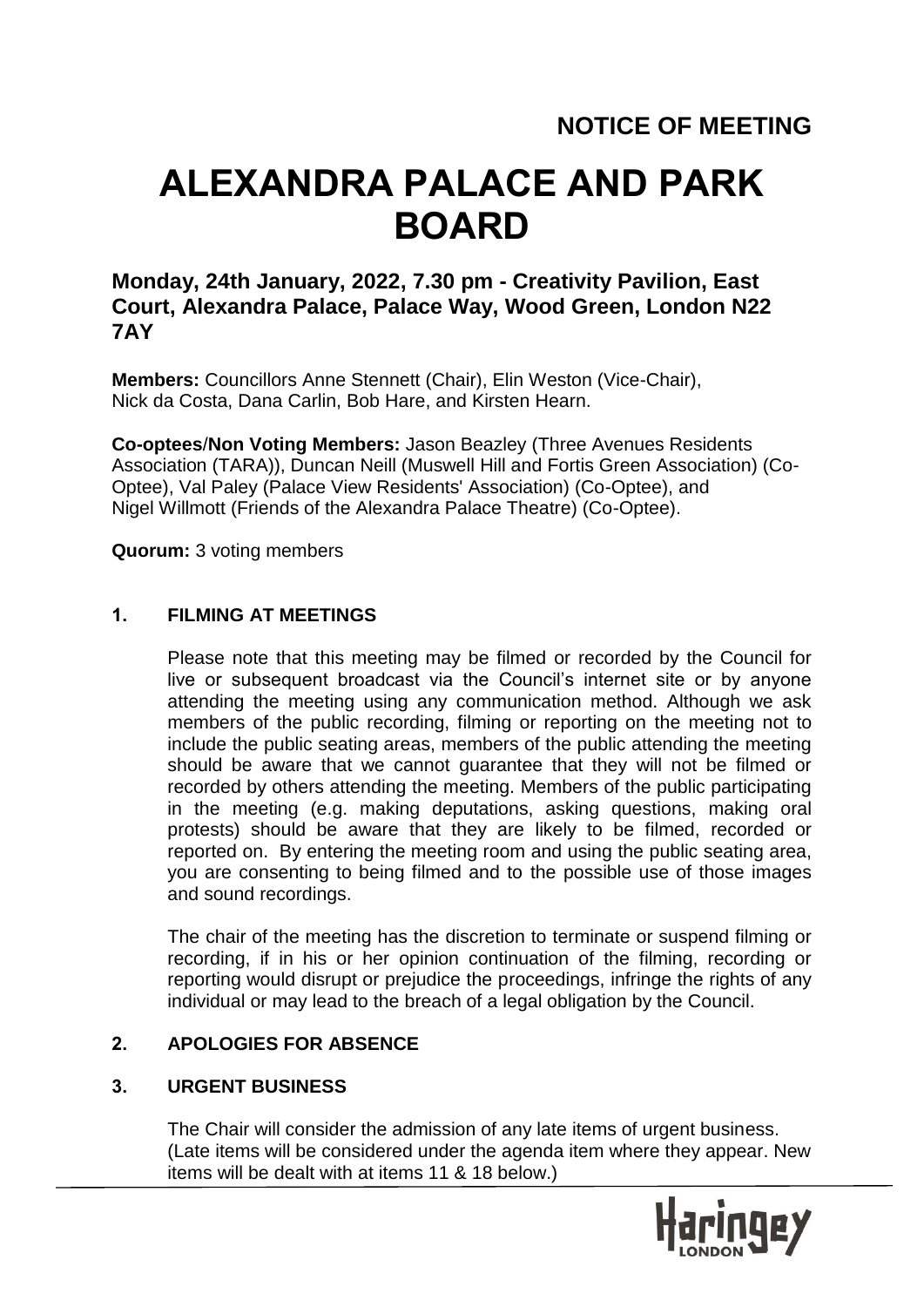## **4. DECLARATIONS OF INTERESTS**

A member with a disclosable pecuniary interest or a prejudicial interest in a matter who attends a meeting of the authority at which the matter is considered:

(i) must disclose the interest at the start of the meeting or when the interest becomes apparent, and

(ii) may not participate in any discussion or vote on the matter and must withdraw from the meeting room.

A member who discloses at a meeting a disclosable pecuniary interest which is not registered in the Register of Members' Interests or the subject of a pending notification must notify the Monitoring Officer of the interest within 28 days of the disclosure.

Disclosable pecuniary interests, personal interests and prejudicial interests are defined at Paragraphs 5-7 and Appendix A of the Members' Code of Conduct.

## **5. QUESTIONS, DEPUTATIONS OR PETITIONS**

To consider any questions, deputations or petitions received In accordance with Part 4, Section B29 of the Council's Constitution.

#### **6. MINUTES (PAGES 1 - 4)**

To approve the minutes of the Alexandra Palace and Park Board held on 13 December 2021.

## **7. TO CONSIDER ANY ADVICE OR COMMENTS FROM RECENT SAC/CC MEETINGS (PAGES 5 - 16)**

To note the minutes of the Statutory Advisory Committee and Consultative Committees held on 30 November 2021.

#### **8. APPOINTMENT OF CHAIR OF THE FINANCE, RISK, RESOURCE, AND AUDIT COMMITTEE**

To appoint an interim Chair of the Finance, Risk, Resource, and Audit Committee (FRRAC).

# **9. CHIEF EXECUTIVE OFFICER'S REPORT**

To note the update on current issues, projects and activities. **(Report to follow)**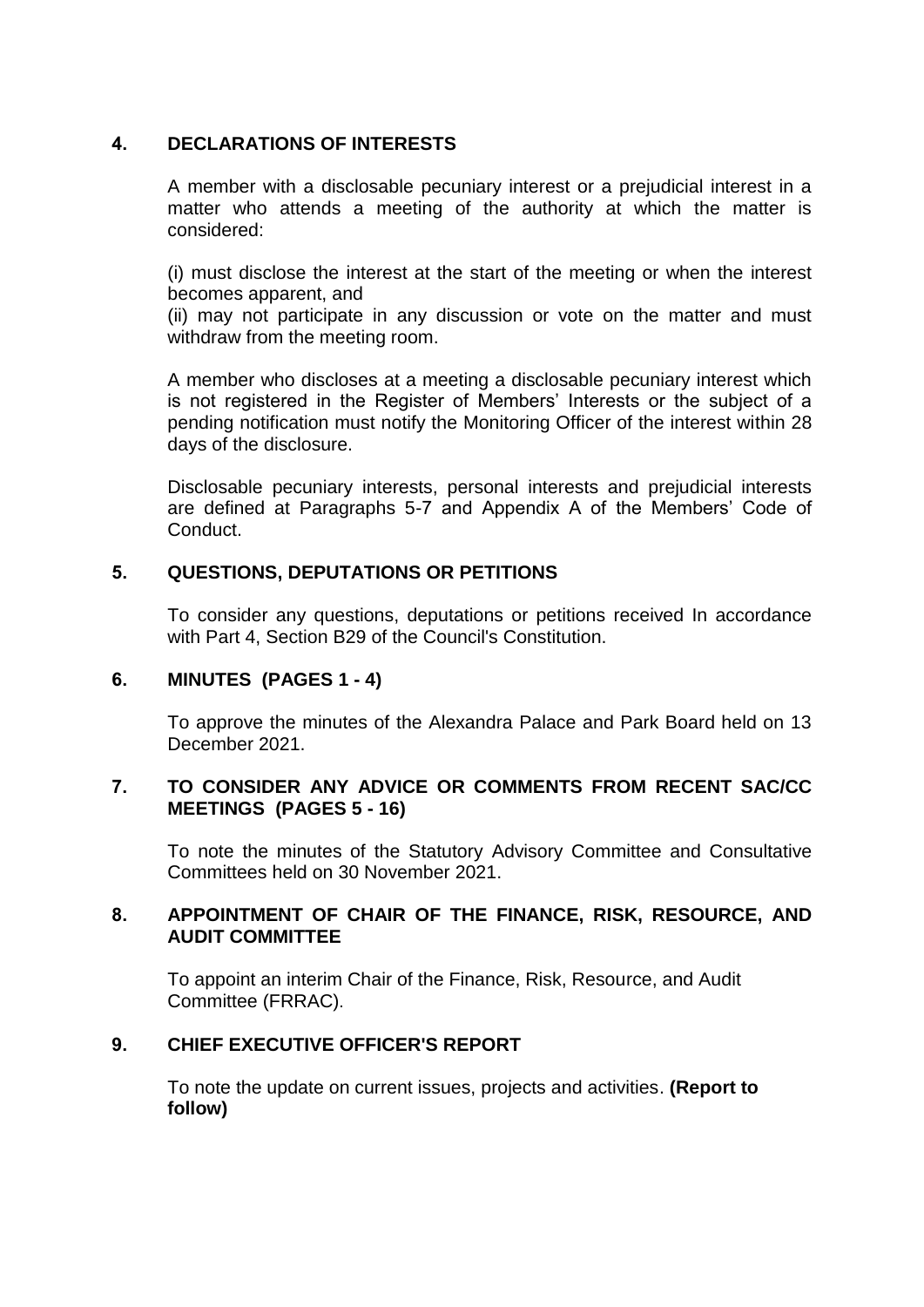#### **10. PROCUREMENT REPORT**

To approve the award of contract to the successful bidder of the Car Parking Management tender. **(Report to follow)**

#### **11. ANY OTHER UNRESTRICTED BUSINESS THE CHAIR CONSIDERS TO BE URGENT**

#### **12. FUTURE MEETINGS**

#### **13. EXCLUSION OF THE PUBLIC AND PRESS**

Items 14-18 are likely to be subject of a motion to exclude the press and public from the meeting as they contain exempt information as defined in Section 100a of the Local Government Act 1972; Para 1 – information relating to any individual, Para 2 – Information which is likely to reveal the identity of an individual, Para 3 - information relating to the business or financial affairs of any particular person (including the authority holding that information), and Para 5 – Information in respect of which a claim to legal professional privilege could be maintained in legal proceedings.

#### **14. EXEMPT - MINUTES (PAGES 17 - 20)**

To approve the exempt minutes of the Alexandra Palace and Park Board held on 13 December 2021.

#### **15. EXEMPT - PROCUREMENT REPORT**

To consider the supporting information for the recommendations at agenda item 10. **(Report to follow)**

#### **16. EXEMPT - CHIEF EXECUTIVE OFFICER SUCCESSION PLANNING**

To consider the report and approve. **(Report to follow)**

#### **17. SAFEGUARDING / WHISTLEBLOWING**

Opportunity for the Board to consider its collective responsibilities and enable the CEO to report (by exception) any safeguarding or whistleblowing matters.

#### **18. ANY OTHER EXEMPT BUSINESS THE CHAIR CONSIDERS TO BE URGENT**